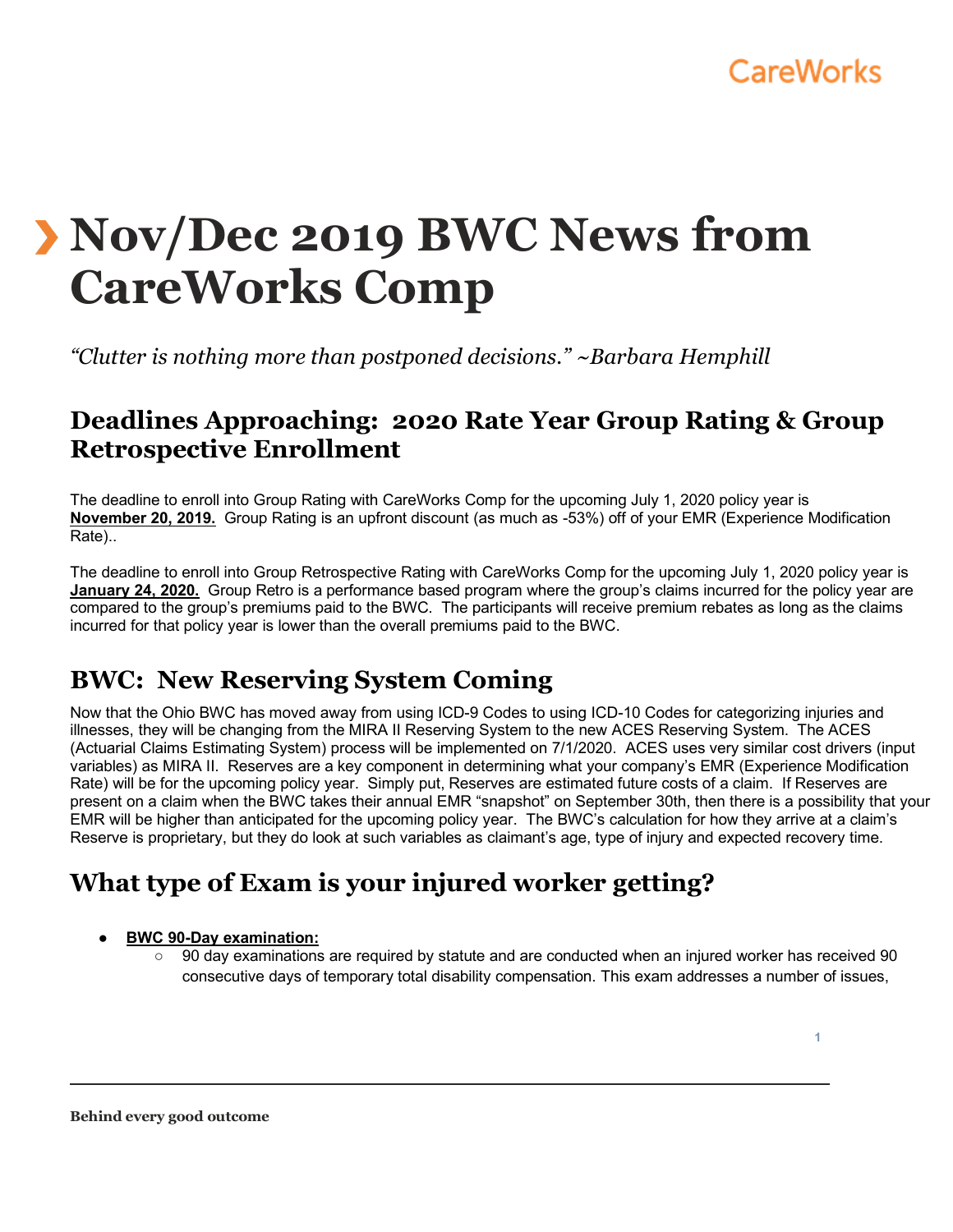including continuing compensation, return-to-work barriers, potential RTW solutions, need for further medical treatment or supportive care and potential for rehabilitation.

- **BWC Physician Review (MEDCO-21)** 
	- These file reviews are normally regarding an additional allowance request or anything that had been requested in the claim that requires a medical opinion but does not need a full exam to make a decision.
- **BWC Independent Medical Exam (IME)** 
	- An IME is an objective medical evaluation conducted by an independent, qualified medical specialist at BWC's request and is for the purpose of clarifying an injured worker's medical and disability status.
- **C92 Examinations**
	- C-92 examination provides an unbiased, objective estimate of the whole person, percent of impairment for a given allowance referred to as percentage of permanent partial ( %PP, %PPD, or, most frequently, C-92) awards. This must be based on the most current edition of the American Medical Association's *Guides to the Evaluation of Permanent Impairment*, using the available medical documentation, history and physical examination.
	- These are initially completed by the BWC to determine a PPD% award and will support their tentative order. The injured worker/attorney and the employer/TPA/attorney can also have this exam completed to obtain their own PPD% as defense to get it increased or lowered.
- **Industrial Commission - IME**
	- This is normally done in regard to permanent total disability (PTD). A physical and psychological (if psych is allowed in the claim) IME will be completed based on the industrial commission request.
	- For a PTD issue, there will be IME reports from the IC, IW and the employer, if needed.
- **IME/IMR – TPA/Employer**
	- These are reports obtained by the TPA claim examiner, the employer, or the employer's attorney.

# **\$4 Million Saved for CareWorks Comp Customers: House Bill 207**

As an Ohio employer participating in the State Fund, if one of your employees is injured in a motor vehicle accident and you can establish that the claim is a result of a non-at-fault incident involving a third party, the BWC may exclude 100% of the claim's cost from your experience.

With the passage of House Bill 207, any motor vehicle accident occurring on or after July 1, 2017 can apply for this cost relief. CareWorks Comp has a dedicated Cost Containment team who will assist you in navigating this process and will guide you through securing the necessary information to file a claim under this provision. Our team has assisted Ohio employers in removing over \$4 million in claims cost since the passing of HB 207.

Some important facts to remember regarding eligibility are:

- You must have active BWC coverage on the date of injury
- You must be current on all BWC payments
- The third part at-fault driver must have active insurance coverage at the time of the accident or your business must have active uninsured motorist's insurance coverage
- A copy of the police motor vehicle accident report from a law enforcement agency must be secured
- A copy of the citation showing that the third party is responsible for the accident